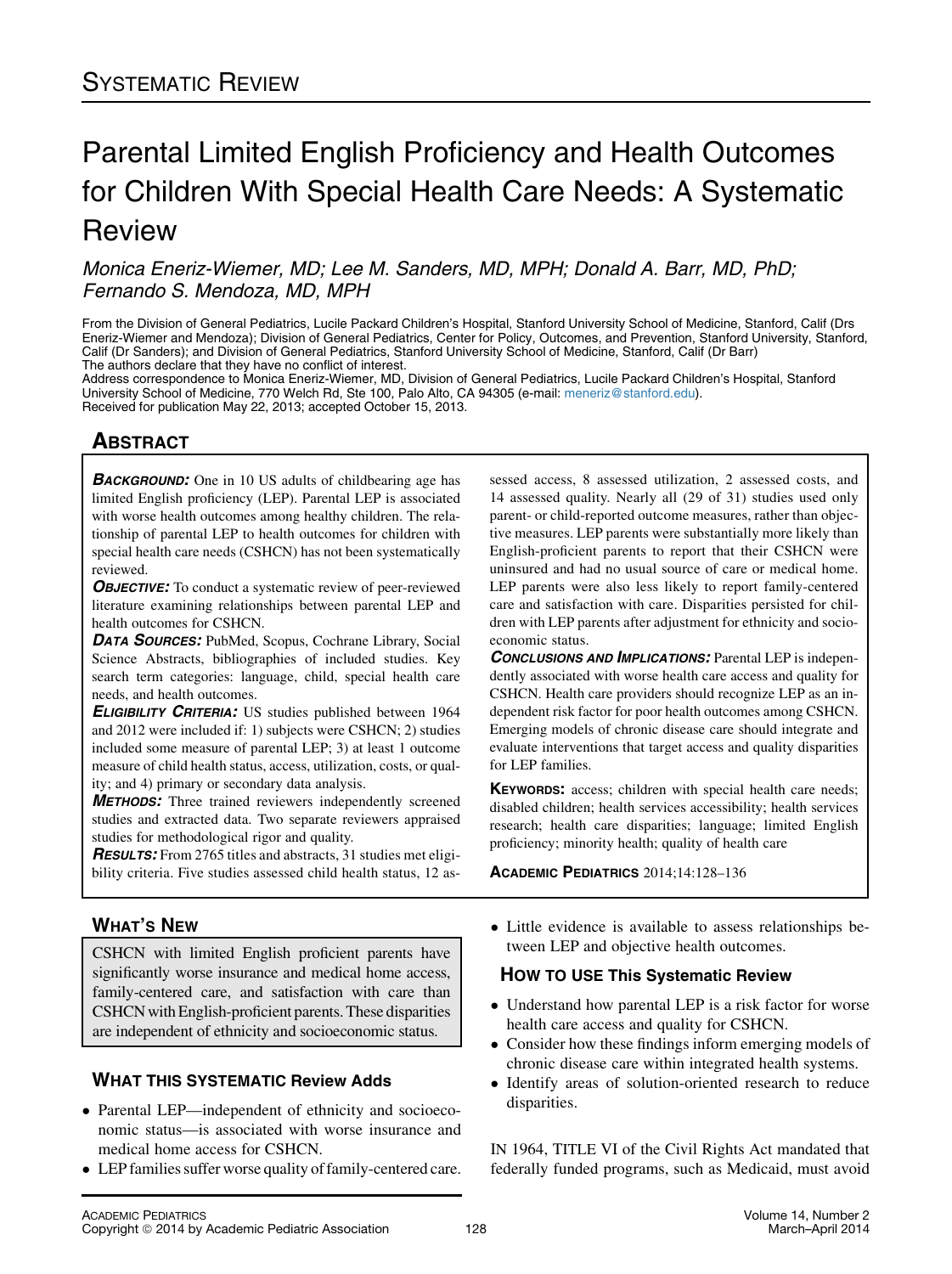discriminating on the basis of nationality by making all services accessible to individuals with limited English proficiency (LEP).<sup>1</sup> In the nearly 50 years since this landmark legislation, however, health care disparities related to LEP persist. $2-5$  These LEP-related disparities may have farreaching effects on child health because 10% of US adults of childbearing age report having LEP, defined by the US Census Bureau as speaking English less than very well.<sup>[6](#page-7-0)</sup>

Although disparities in child health outcomes associated with race and ethnicity are well known, recent evidence suggests parental LEP may act as an independent determinant of health outcomes among racial and ethnic minority children. Healthy children whose parents have LEP are more likely to be uninsured, lack a medical home and specialty referrals, and experience serious medical errors compared to children whose parents are English proficient  $(EP)$ .<sup>[7–12](#page-7-0)</sup> LEP parents are also more likely to report poor communication with health care providers than EP parents. $13-15$ 

Health outcomes for children with special health care needs (CSHCN) may be especially sensitive to parental LEP. The Maternal and Child Health Bureau (MCHB) specifies that CSHCN are "those who have or are at increased risk for a chronic physical, developmental, behavioral, or emotional condition and who also require health and related services of a type or amount beyond that required by children generally."<sup>[16](#page-7-0)</sup> Health outcomes for CSHCN depend on use of specialized health services and their parents' ability to understand and manage complicated medical and nutritional regimens, community and school-based resources, and other health information. $17-19$  Because the volume, complexity, and potential health consequences of written and spoken health information are much greater for CSHCN than for children in the general population, parental LEP may be strongly associated with serious disparities in health outcomes for CSHCN. Conventional wisdom argues that other parental characteristics (eg, race, ethnicity, socioeconomic status, perceived discrimination) are covariates of LEP, and as such, may be the root causes of child health disparities. Yet, LEP itself is known to be an important proxy for acculturation and a modifiable factor for improving health care access.<sup>[20–22](#page-7-0)</sup> Thus far there has been no systematic assessment to determine whether parental LEP is independently associated with health outcomes for CSHCN and is therefore an important social determinant of health for CSHCN. The aim of this systematic review of peer-reviewed literature was to assess our current understanding of parental LEP as it relates to health outcomes for CSHCN.

#### METHODS

#### ELIGIBILITY CRITERIA

Our review included only observational or experimental studies (cohort, case-control, cross-sectional, and randomized clinical trials) published in the US. Policy and opinion statements, case studies, and studies with only qualitative data were excluded. Studies were

included if: 1) subjects were children aged 0 to 18 years with any special health care needs based on the MCHB definition; 2) studies included some measure of parental LEP (such as level of English proficiency, primary household language, or preferred language of interview); 3) results included at least 1 outcome measure of child health status, access, utilization, costs, or quality; and 4) findings were based on primary or secondary data analysis.

#### INFORMATION SOURCES

We searched 4 electronic databases of peer-reviewed literature, including PubMed, Scopus, Cochrane Library, and Social Services Abstracts, for articles that included these key search term categories: 1) language (eg, "language," "communication barriers," "English proficiency," "non-English," "multilingualism," "minorities," "cultural," "ethnic"); 2) child (eg, "child," "youth," "adolescent," "teen," "family"); 3) special health care needs (eg, "disabilities," "children with special health care needs," "youth with special health care needs"); and 4) health outcomes (eg, "outcome," "disparity," "access," "demand," " insurance," "uninsurance") ([Table 1](#page-2-0)). Searches were restricted to US English-language studies published from 1964 to September 4, 2012. Citations listed in bibliographies of articles that met eligibility criteria, including prior systematic reviews and meta-analyses, were also reviewed. An experienced librarian was consulted to develop search strategies.

#### **ARTICLE SELECTION**

Studies were selected in a 2-step process. First, titles and abstracts derived from database searches were independently screened and flagged by 2 reviewers if potentially meeting eligibility criteria (AP and NF). Second, flagged studies were examined in full for inclusion by a third reviewer (MEW). Reviewers met regularly to discuss study classification and coding. Disagreements were resolved through discussion with the third reviewer (MEW), who reviewed full-text articles. Interrater reliability for title and abstract screening was moderate (kappa coefficient  $=$ 0.5228; range for moderate kappa =  $0.41-0.60$ .<sup>23</sup> Data were then independently extracted from included studies by 2 reviewers (AP and MEW) using a structured  $\text{tool}^{24-27}$  (Appendix) and reviewed together for completeness (AP and MEW).

#### **ANALYSIS**

Data extracted from each study included: the type and number of subjects studied, study design type, covariates used to control for socioeconomic status, whether or not studies controlled for Hispanic ethnicity by language subgroup (English-speaking, Spanish-speaking), measure of parental LEP, objective primary outcome measures, parent- or child-reported primary outcome measures, and the magnitude and direction of associations between parental LEP and the primary outcome measures, including adjusted odds ratios with 95% confidence intervals.

Two senior reviewers (LS and DB) then independently assessed the methodological rigor of each study in these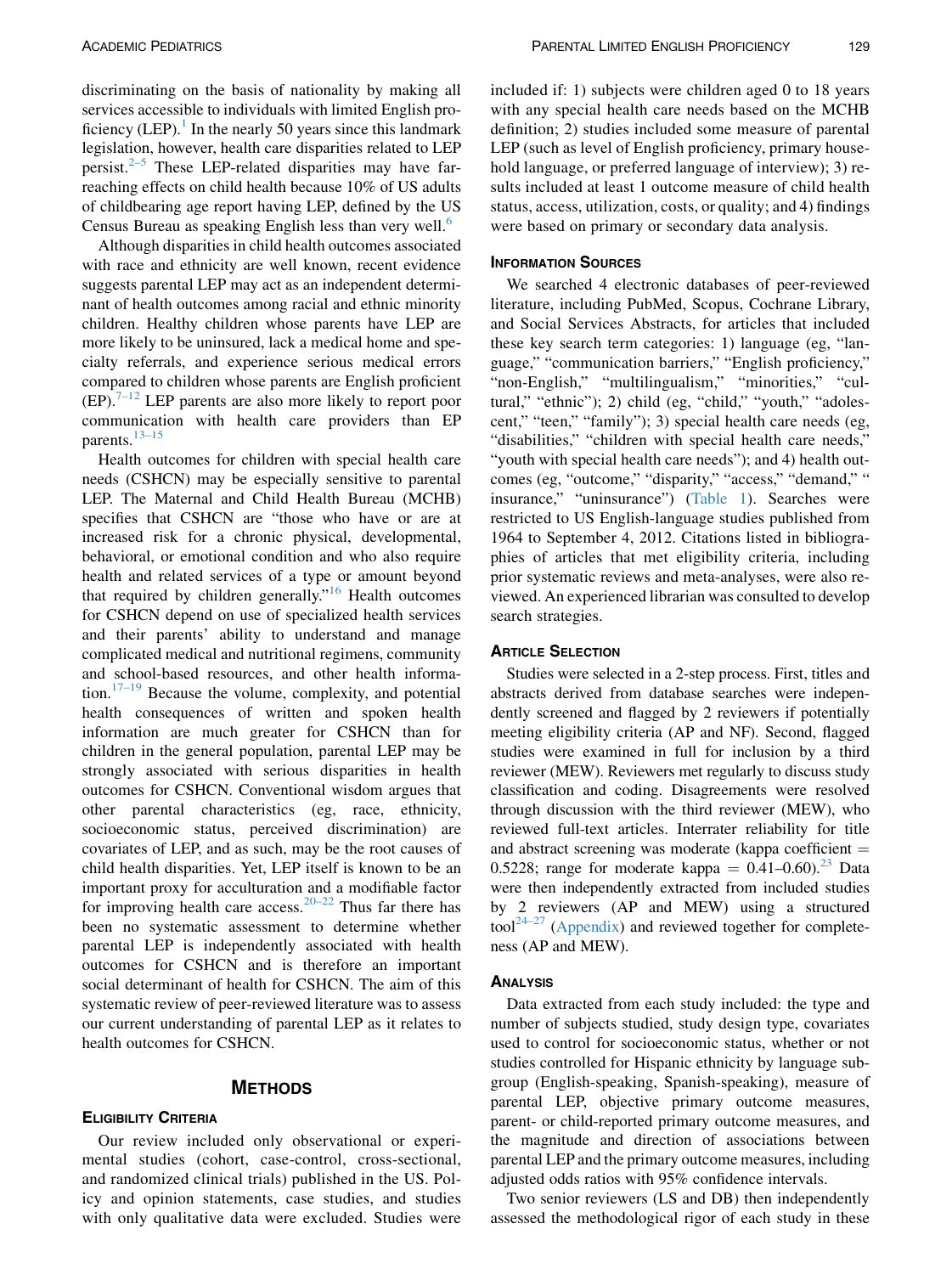<span id="page-2-0"></span>Table 1. Search Strategies

| Data Source                                                                                                     | Search Strategy                                                                                                                                                                                                                                                                                                                                                                                                                                                                                                                                                                                                                                                                                                                                                                                                                                                                                                                                                                                                                                                                                                                                                                                                                                                                                                                                                                                                                                                                                                                                                                                         |
|-----------------------------------------------------------------------------------------------------------------|---------------------------------------------------------------------------------------------------------------------------------------------------------------------------------------------------------------------------------------------------------------------------------------------------------------------------------------------------------------------------------------------------------------------------------------------------------------------------------------------------------------------------------------------------------------------------------------------------------------------------------------------------------------------------------------------------------------------------------------------------------------------------------------------------------------------------------------------------------------------------------------------------------------------------------------------------------------------------------------------------------------------------------------------------------------------------------------------------------------------------------------------------------------------------------------------------------------------------------------------------------------------------------------------------------------------------------------------------------------------------------------------------------------------------------------------------------------------------------------------------------------------------------------------------------------------------------------------------------|
| PubMed                                                                                                          | ("Cross-Cultural Comparison" mesh  OR "social class" mesh  OR "language" mesh:noexp  OR<br>"ethnic groups" [mesh:noexp] OR "continental population groups" [mesh:noexp] OR "cultural<br>characteristics" [mesh] OR "language arts" [mesh:noexp] OR multilingualism [mesh] OR "Family<br>Characteristics/ethnology"[mesh] OR "communication barriers"[mesh:noexp] OR "minority"<br>groups"[mesh:noexp] OR "English proficiency"[tiab] OR "English as a second language"[tiab] OR<br>English[ti] OR race[tiab] OR "language use"[tiab] OR ethnic*[tiab] OR "non-English"[tiab]) AND<br>("Child Health Services" [Mesh] OR "Adolescent Health Services" [mesh] OR "Disabled<br>Children"[Mesh] OR ((child[tiab] OR youth[tiab]) AND (special[tiab] AND "health care needs"[tiab]))<br>OR "children with special health care needs"[tiab] OR cshcn[tiab] OR famil*[ti] OR child*[ti]) AND<br>(access*[ti] OR barrier*[ti] OR outcom*[ti] OR dispar*[ti] OR quality[ti] OR demand*[ti] OR need[ti] OR<br>needs[ti] OR "Health Services Accessibility"[mesh] OR "Health Services Needs and Demand"[mesh]<br>OR "Healthcare Disparities" [mesh])) OR ((("national survey" [tiab] AND (cshcn [tiab] OR "Special<br>Health Care Needs"[tiab]) OR (cshcn[tiab] OR yshcn[tiab] OR "children with special health care<br>needs"[tiab])) OR ("Diseases Category"[Mesh] AND ethnology[sh] AND ("language"[mesh:noexp]<br>OR "language arts" [mesh] OR "multilingualism" [mesh] OR "communication barriers" [mesh]) AND<br>((infant[MeSH] OR child[MeSH] OR adolescent[MeSH]))) AND (English[lang])), Filters: English |
| <b>SCOPUS</b>                                                                                                   | ((child* OR youth OR adolesc* OR teen*) AND (special AND "healthcare needs" OR "health care<br>needs")) OR cshcn OR yshcn OR ((teen* OR adolesc* OR child*) AND disabil*) ("second language"<br>OR English OR racial OR race OR "language use" OR ethnic* OR cultur* OR socio* OR "non-<br>English" OR uninsur* OR insuran*)                                                                                                                                                                                                                                                                                                                                                                                                                                                                                                                                                                                                                                                                                                                                                                                                                                                                                                                                                                                                                                                                                                                                                                                                                                                                            |
| Cochrane Library including Cochrane<br>Central Register of Controlled Trials<br>and Cochrane Systematic Reviews | ((child OR youth) AND (special AND "health care needs")) OR cshcn OR yshcn OR (child* AND disabil*)                                                                                                                                                                                                                                                                                                                                                                                                                                                                                                                                                                                                                                                                                                                                                                                                                                                                                                                                                                                                                                                                                                                                                                                                                                                                                                                                                                                                                                                                                                     |
| Social Services Abstracts                                                                                       | all(((child OR youth) AND (special AND "health care needs")) OR cshcn OR yshcn OR (child* AND<br>disabil*)) AND ti(("second language" OR English OR racial OR race OR "language use" OR ethnic*<br>OR cultur* OR socio* OR "non-English"))<br>all(((child OR youth) AND (special AND "health care needs")) OR cshcn OR yshcn OR (child* AND<br>disabil*)) AND ti((uninsured OR insured OR insurance))<br>1 OR 2                                                                                                                                                                                                                                                                                                                                                                                                                                                                                                                                                                                                                                                                                                                                                                                                                                                                                                                                                                                                                                                                                                                                                                                         |

domains: sampling, measurement of exposure and outcome variables, bias (excluding confounding), methods to control confounding, statistical methods (excluding control of confounding), and conflicts of interest (Appendix Table A1). $24-27$  Quality of the evidence was assessed using the GRADE criteria as a guideline<sup>[26,27](#page-7-0)</sup> to categorize each study's evidence as high, moderate, low and very low quality (Appendix Table A1).<sup>[27](#page-7-0)</sup> Reviewers (MEW, LS, DB) met to ensure that senior reviewers (LS, DB) were assessing the quality of the evidence in a consistent fashion. Interrater reliability for quality scoring was moderate (weighted kappa coefficient  $= 0.448$ ). Quality scores for both reviewers are reported.

#### RESULTS

Of 2765 potentially relevant articles that were identified from database searches or by searching bibliographies of included studies, 2672 were excluded on the basis of title and abstract review, leaving 93 articles. After full-text review, 31 articles met full eligibility criteria (Fig. 1). Reasons for exclusion were wrong study type; non-US study; subjects were not children with special health care needs; no measure of parental LEP; no child health outcome; or full-text article could not be obtained. Five full-text articles, which were flagged for full-text review on the basis of screening of titles and abstracts, could not be obtained despite librarian assistance. Authors of these studies were not contacted because of staffing and time limitations.

Appendix Table A2 summarizes characteristics for each of 31 included studies. Five studies assessed child health status, 12 assessed access, 8 assessed utilization, 2 assessed costs, and 14 assessed quality. Twenty-nine of 31 studies used parent- or child-reported outcome measures, while 2 used objective measures. Twenty-nine studies adjusted for at least 1 measure of socioeconomic status and/or



Figure 1. Flow chart of included studies.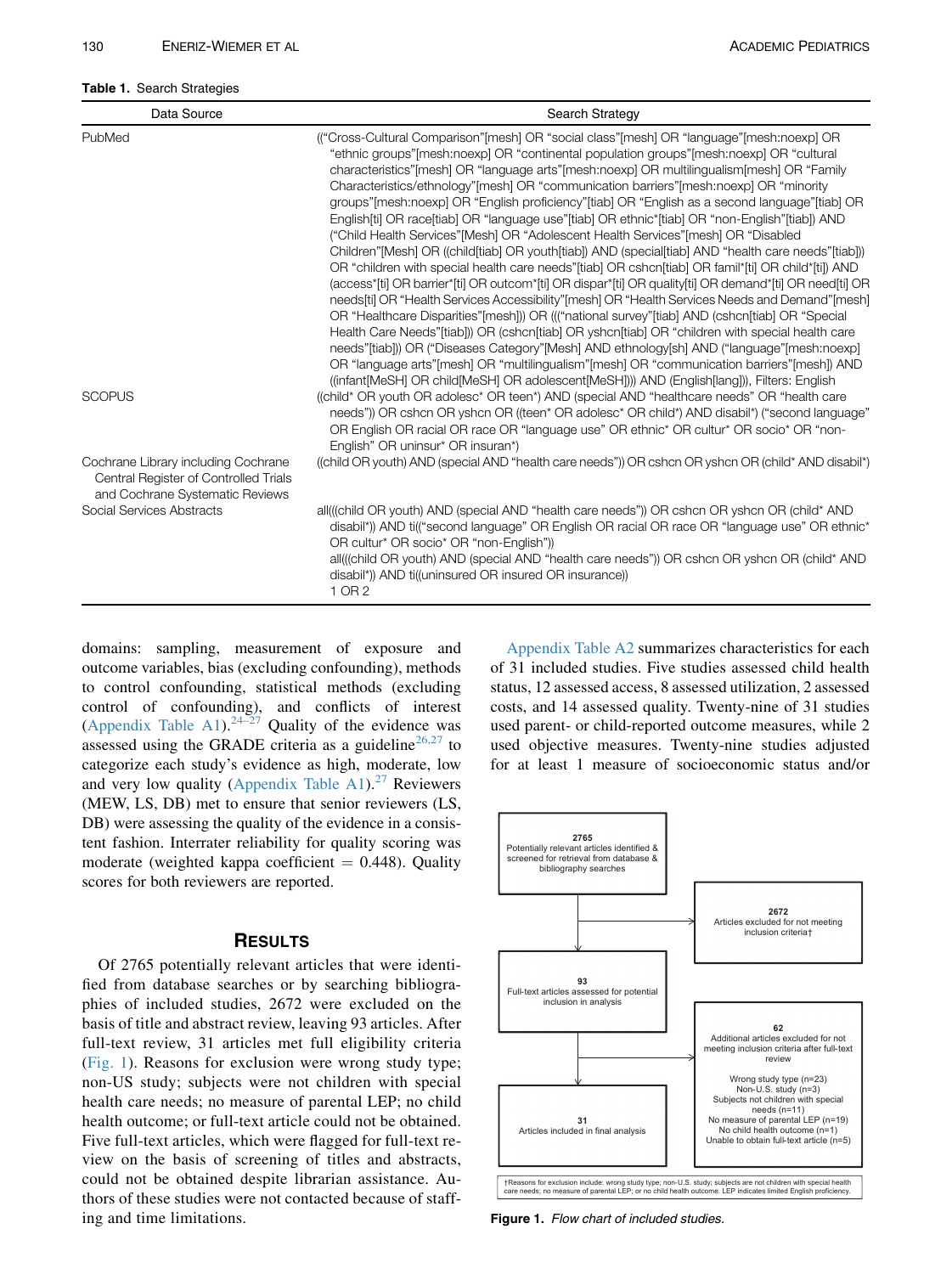race or ethnicity. Thirteen studies controlled for Hispanic ethnicity by language subgroup (English-speaking, Spanish-speaking). Given the heterogeneity of the outcome variables used in the included studies, a metaanalysis was not conducted.

#### CHILD HEALTH STATUS AND PARENTAL LEP

Five studies assessed relationships between parental LEP and child health status (Table 2). Two studies, 1 of children with systemic lupus erythematosis $^{28}$  $^{28}$  $^{28}$  and 1 of chil-dren with asthma,<sup>[29](#page-7-0)</sup> found no relationship between parental LEP and objective health measures including risk of developing lupus nephritis (based on pathologic or laboratory criteria) and asthma diagnosis (based on spirometry), respectively. Two larger studies of children with asthma and 1 study of children with diabetes, however, revealed that LEP parents reported worse health status and quality of life for their children than EP parents. $30-32$ 

#### CHILD HEALTH CARE ACCESS AND PARENTAL LEP

Twelve studies assessed relationships between parental LEP and health care access [\(Table 3\)](#page-4-0). Of these, 9 studies demonstrated an independent relationship between parental LEP and access using parent-reported measures. LEP parents were significantly more likely to report that their CSHCN were uninsured $33-35$  and had no usual source of care<sup>34–37</sup> or medical home<sup>35,38</sup> compared to EP parents. Another study found that only the poorest LEP parents (those living <133% below the federal poverty level) were more likely to report no medical home for their CSHCN compared to higher income LEP and EP parents.[39](#page-8-0) Furthermore, LEP parents were more likely to report that their CSHCN had long appointment wait times $37$ and no after-hours care $37$  compared to EP parents. There were no studies assessing relationships between parental LEP and health care access using independently documented access measures such as administrative claims data.

Access problems also extended to LEP parents who were more likely to report being uninsured themselves<sup>[35](#page-7-0)</sup> and having unmet mental health needs $40$  compared to EP parents. LEP parents were also less likely to access electronic health information about their child's condition and re-ported lower electronic health literacy than EP parents.<sup>[41](#page-8-0)</sup>

#### CHILD HEALTH CARE UTILIZATION AND PARENTAL LEP

Eight studies assessed relationships between parental LEP and health care utilization [\(Table 3](#page-4-0)). Of these, 6 studies demonstrated an independent relationship between parental LEP and utilization using parent- or child-reported measures. LEP parents were less likely to report receiving prescription medications for their children's chronic condi-tions compared to EP parents.<sup>[42–46](#page-8-0)</sup> LEP parents were more likely than EP parents to report that their CSHCN required specialized therapies, despite an overall lower prevalence of special needs among children of LEP parents.<sup>[44](#page-8-0)</sup> LEP youth with chronic mental health conditions were less likely to receive public mental health services compared to EP youth. $47$  There were no studies assessing relationships between parental LEP and health care utilization using independently documented utilization measures such as administrative claims data.

#### CHILD HEALTH CARE COSTS AND PARENTAL LEP

Only 2 studies assessed relationships between parental LEP and health care costs ([Table 3](#page-4-0)). Both studies demonstrated an independent relationship between parental LEP and parent-reported cost measures. LEP parents were more likely than EP parents to report employment consequences (such as missing or stopping work) $34,35$  and greater than \$500 out-of-pocket annual costs related to their child's health condition.<sup>34</sup> There were no studies that examined actual health care costs from administrative data.

#### CHILD HEALTH CARE QUALITY AND PARENTAL LEP

Fourteen studies assessed relationships between parental LEP and health care quality [\(Table 4\)](#page-5-0). Of these, 13 studies demonstrated an independent relationship between parental LEP and quality using parent- or child-reported measures. LEP parents were more likely than EP parents to report poorer knowledge and self-efficacy in managing their child's chronic condition. $31$  LEP parents were less likely than EP parents to report being taught how to manage their child's chronic condition by health care providers. $43$  LEP parents were also less likely than EP parents to report that their child received a diagnosis of asthma or learning disability. $48,49$ 

LEP parents were also less likely than EP parents to report receiving family-centered care.<sup>[34,35,50](#page-7-0)</sup> With regard to specific components of family-centered care, LEP

Table 2. Summary of Associations Between Parental LEP and Primary Outcomes Measures for Child Health Status

| Study                    | Year | Sample Size | Magnitude and Direction of Associations Between<br>Parental LEP and Primary Outcome Measures*                                                           | Quality of<br>Evidence Scorest |
|--------------------------|------|-------------|---------------------------------------------------------------------------------------------------------------------------------------------------------|--------------------------------|
| Javier <sup>30</sup>     | 2007 | 2600        | ↓ limitation in function [AOR 0.34 (95% CI 0.17 to 0.68)] but ↑ fair or poor<br>health status [AOR 3.48 (95% CI 1.98 to 6.10)] in children with asthma. | 1.1                            |
| Chan <sup>31</sup>       | 2005 | 405         | I mean adjusted child QoL score (77 vs 81 for Hispanic English speakers)<br>in children with asthma. <sup><math>\pm</math></sup>                        | 1,2                            |
| Arif $^{32}$             | 2006 | 5530        | ↓ health-related child QoL score [-1.88 adjusted difference in mean total<br>QoL score (95% CI $-2.98$ to $-0.78$ )] in children with diabetes.         | 1.1                            |
| Frankovich <sup>28</sup> | 2012 | 98          | No relationship to risk of severe lupus nephritis [hazard ratio 0.7 (95% CI 0.4 to 1.3)].                                                               | - 3.3                          |
| Greenfield <sup>29</sup> | 2005 | 152         | No relationship to asthma diagnosis [AOR 0.72 (95% CI 0.35 to 1.47)].                                                                                   | 2,2                            |

LEP = limited English proficiency;  $AOR =$  adjusted odds ratio;  $Cl =$  confidence interval; and QoL = quality of life.

\*Outcomes are compared to English-speaking non-Hispanic white subjects unless specified otherwise.

†Quality of evidence scores are reported for senior reviewers 1 and 2. Score ranges from highest (1) to lowest (4) quality of evidence.<sup>[27](#page-7-0)</sup> ‡Outcomes are compared to English-speaking Hispanic subjects only.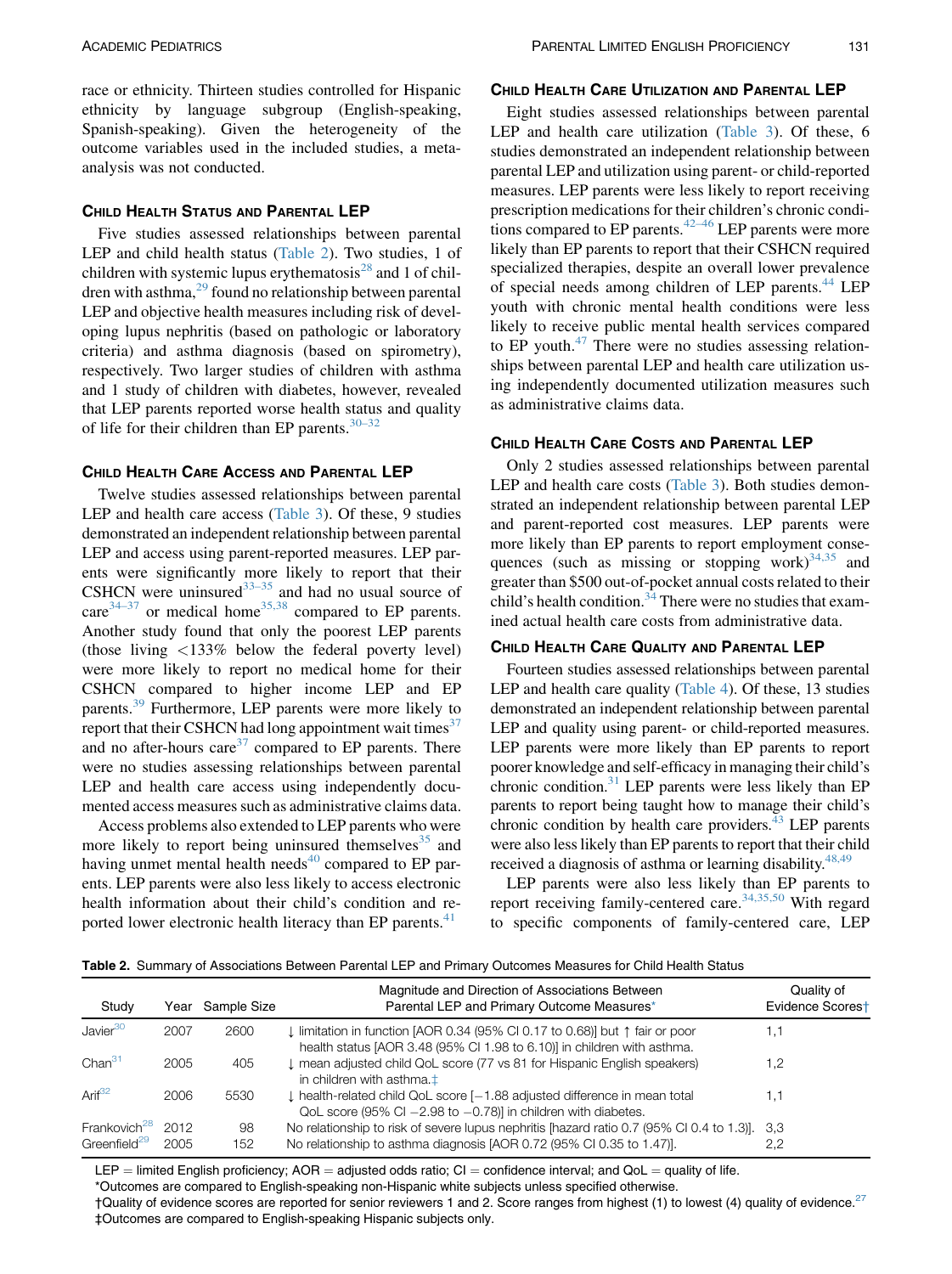#### <span id="page-4-0"></span>Table 3. Summary of Associations Between Parental LEP and Primary Outcomes Measures for Child Health Access, Utilization, and Costs

| Study                                       | Year         | Sample<br>Size | Magnitude and Direction of Associations<br>Between Parental LEP and Primary Outcome Measures*                                                                                                                                             | Quality of<br>Evidence Scorest |
|---------------------------------------------|--------------|----------------|-------------------------------------------------------------------------------------------------------------------------------------------------------------------------------------------------------------------------------------------|--------------------------------|
| <b>Child Health Access</b>                  |              |                |                                                                                                                                                                                                                                           |                                |
| Blumberg <sup>33</sup><br>$Yu^{34}$         | 2005<br>2004 | 9173<br>38,866 | ↑ lack insurance [AOR 2.89 (95% CI 1.63–5.13)].‡<br>↑ lack a personal doctor/nurse [AOR 1.98 (95% Cl 1.36-2.88)].<br>↑ lack usual source of care (USC) [AOR 1.89 (95% CI 1.26-2.85)].                                                     | 1,2<br>1,1                     |
| $Yu^{35}$                                   | 2009         | 40,723         | ↑ inadequate insurance [AOR 11.29 (95% CI 7.21-17.46)].<br>↑ lack medical home [AOR 2.06 (95% Cl 1.57-2.67)].                                                                                                                             | 1,1                            |
|                                             |              |                | ↑ lack USC [AOR 2.12 (95% CI 1.42-3.17)].<br>↑ lack insurance [AOR 3.60 (95% Cl 2.46-5.27)].<br>↑ lack insurance for family members [AOR 1.56 (95% Cl 1.24-1.95)].                                                                        |                                |
| Brotanek <sup>36</sup><br>Greek $37$        | 2005<br>2006 | 1,228<br>2100  | ↓ usual health care provider [AOR 0.31 (95% CI 0.1-0.8)].‡<br>↑ no USC [AOR 2.71 (95% Cl 1.17-6.27)];                                                                                                                                     | 1,2<br>1,1                     |
|                                             |              |                | For those with USC: $\uparrow$ care in hospital clinics<br>[AOR 3.98 (95% CI 1.82-8.71)].<br>For those with USC: ↑ long appointment wait times<br>[AOR 5.99 (95% CI 2.19-16.36)].                                                         |                                |
| Singh <sup>38</sup>                         | 2009         | 38,886         | For those with USC: $\downarrow$ after-hours care [AOR 2.05 (95% Cl 1.22-3.44)].<br>↑ lack medical home [AOR 1.97 (95% Cl 1.51-2.58)].                                                                                                    | 1,1                            |
| Fulda <sup>39</sup>                         | 2009         | 38,866         | ↓ medical home for those <133% of the federal poverty level<br>[AOR 0.33 (95% CI 0.22-0.49)].                                                                                                                                             | 1,1                            |
| Inkelas <sup>40</sup>                       | 2007         | 38,866         | ↑ unmet mental health needs for family members of CSHCN with chronic<br>emotional, behavioral, or developmental problems<br>[AOR 4.48 (95% CI 1.72-11.63)].                                                                               | 1,1                            |
| Knapp $41$                                  | 2011         | 2371           | ↓ use Internet [AOR 0.42 (95% CI 0.28-0.62)].                                                                                                                                                                                             | 1,1                            |
|                                             |              |                | LeHealth literacy (AOR from 0.42-0.65).<br>↓ confidence using Internet health information to make medical decisions<br>(AOR 0.616).                                                                                                       |                                |
| Claudio <sup>67</sup>                       | 2009         | 1847           | ↑ unadjusted likelihood to have public insurance (57.4% of children with<br>Spanish-speaking parents vs 43.3% of children with English-speaking<br>parents).<br>↑ unadjusted likelihood of having no USC (19.8% of children with Spanish- | 1,2                            |
|                                             |              |                | speaking parents vs 15.2% of children with English-speaking parents)                                                                                                                                                                      |                                |
| Javier <sup>30</sup><br>Kogan <sup>68</sup> | 2007<br>2010 | 2600<br>40,840 | No relationship to access measures for children with asthma (AOR not given).<br>No relationship to adequacy of insurance for CSHCN<br>[AOR 1.22 (95% CI 0.93-1.61)]                                                                       | 1,1<br>2,2                     |
| Child Health Utilization                    |              |                |                                                                                                                                                                                                                                           |                                |
| Aratani <sup>47</sup>                       | 2012         | 59,804         | ↓ continued mental health service use (AOR from 0.30–0.63) among non-<br>English speakers.                                                                                                                                                | 1,1                            |
| Halterman <sup>42</sup>                     | 2000         | 524            | ↑ inadequate therapy for moderate to severe asthma (no use<br>of asthma maintenance medications in past month)<br>[AOR 64.6 (95% CI 9.19-454.00)].                                                                                        | 2,2                            |
| Inkelas $43$                                | 2008         | 1517           | ↓ controller medication use [AOR 0.2 (95% CI 0.1-0.8)] among children<br>with asthma.                                                                                                                                                     | 1,1                            |
| Blumberg <sup>44</sup>                      | 2010         | 103,138        | ↑ specialized therapies [AOR 1.38 (95% CI 1.09–1.75)] despite ↓ prevalence<br>of special needs [AOR 0.41 (95% CI 0.31-0.56)].                                                                                                             | 1,1                            |
| Read <sup>45</sup>                          | 2007         | 48,690         | ↓ prescription medications [AOR 0.58 (95% CI 0.47-0.73)] for CSHCN.‡<br>prescription medication use for chronic conditions [AOR 0.19 (95% CI<br>$0.16 - 0.23$ ). $\ddagger$                                                               | 1,1                            |
| Foster <sup>46</sup>                        | 2009         | 7539           | ↓ use of psychiatric medications [AOR 0.25 (95% CI 0.1–0.80)] for children<br>with chronic conditions. <sup>‡</sup>                                                                                                                       | 1,1                            |
| Claudio <sup>67</sup>                       | 2009         | 1847           | No relationship to hospitalizations for asthma [AOR 1.81 (95% CI 0.87-3.80)],<br>asthma controller medication use (AOR not given), or having asthma                                                                                       | 1,2                            |
| Javier <sup>30</sup>                        | 2007         | 2600           | management devices (AOR not given).<br>No relationship to utilization measures for children with asthma (AOR not<br>given).                                                                                                               | 1,1                            |
| Child Health Costs<br>$Yu^{34}$             | 2004         |                |                                                                                                                                                                                                                                           | 1,1                            |
|                                             |              | 38,866         | ↑ employment consequences [AOR 1.94 (95% CI 1.42–2.64)] among families<br>with CSHCN.<br>↑ >\$500 out-of-pocket annual costs [AOR 1.49 (95% CI 1.05-2.10)] for                                                                            |                                |
| $Yu^{35}$                                   | 2009         | 40,723         | medical care for CSHCN.<br>↑ likelihood to stop employment as a result of child's chronic health condition<br>[AOR 1.87 (95% CI 1.47-2.39)].                                                                                              | 1,1                            |

 $LEP =$  limited English proficiency; AOR = adjusted odds ratio; CI = confidence interval; USC = usual source of care; and CSHCN = children with special health care needs.

\*Compared to English-speaking non-Hispanic white subjects unless specified otherwise.

†Quality of evidence score based on GRADE scale with highest (1) to lowest (4) quality[.27](#page-7-0)

‡Compared to English-speaking non-Hispanic whites and English-speaking Hispanic subjects.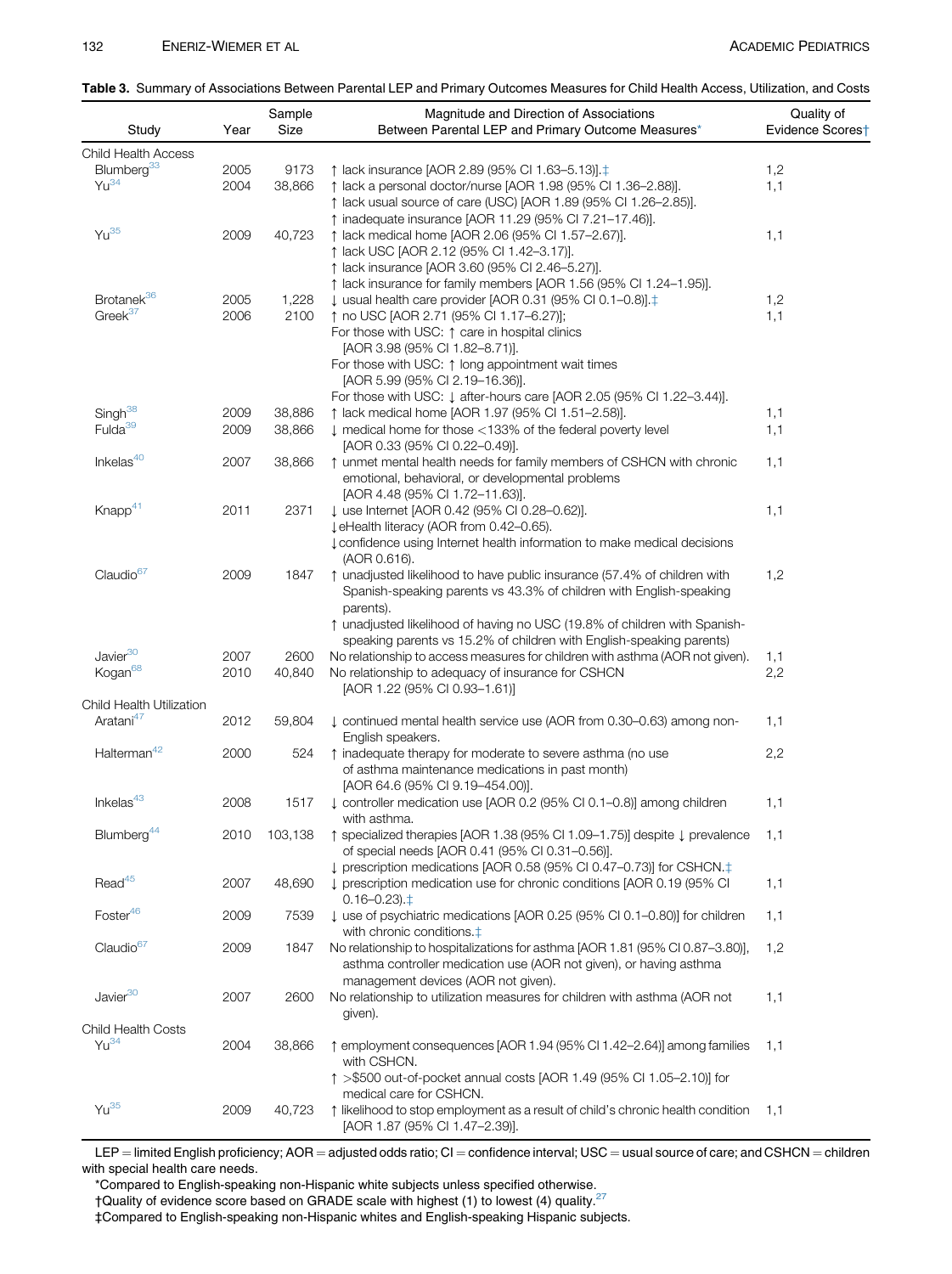<span id="page-5-0"></span>parents were less likely than EP parents to report that health care providers were sensitive to their values and cus $toms$ ,  $50$  spent time with them,  $50$  or treated them as partners in their child's care.<sup>[51](#page-8-0)</sup> LEP parents were also less likely to report talking with health care providers about their child's transition to adult medical care.<sup>[52](#page-8-0)</sup> LEP parents were more likely than EP parents to be dissatisfied with care.<sup>[51,53,54](#page-8-0)</sup> In contrast, a study of a medical home pilot program for medically complex CSHCN that includes bilingual care coordination found higher satisfaction among LEP parents than EP parents.<sup>[55](#page-8-0)</sup> There were no studies assessing relationships between parental LEP and health care quality using independently documented quality indicators from administrative or clinical data.

#### **DISCUSSION**

This comprehensive review of peer-reviewed literature demonstrates a strong relationship between parental LEP and worse health care access and quality for CSHCN—independent of ethnicity and socioeconomic status. These findings suggest that parental LEP is an important social determinant of health for CSHCN.

Several studies attributed the mechanism of this relationship between LEP and child health outcomes to the quality and family-centered nature of parent–provider communication.<sup>[34,35,50,51](#page-7-0)</sup> LEP caregivers were more likely than EP parents to report that health care providers did not teach them how to manage their children's chronic condition<sup>[31,43](#page-7-0)</sup> or discuss important health care transitions.[52](#page-8-0) This understanding is consistent with causal pathways suggested by the Chronic Care Model, adapted for pediatric care<sup>[56](#page-8-0)</sup> [\(Fig. 2\)](#page-6-0). In this model, parental LEP may limit how well a family is informed and activated to understand and advocate for their child's needs, where "activation" refers to one's ability to manage his own health and health care.<sup>[57](#page-8-0)</sup> For instance, parents who are inadequately informed and activated about their child's health condition may lack critical knowledge and motives to pursue preventative and specialty care that improve health outcomes. Problems in health care quality related to LEP—such as poor communication leading to inadequate bedside teaching or failure to nurture a partnership with parents—may lead to reduced self-efficacy for disease management and dissatisfaction with care.

Table 4. Summary of Associations Between Parental LEP and Primary Outcomes Measures for Child Health Quality

| Study                  | Year | Sample<br>Size | Magnitude and Direction of Associations Between Parental LEP and Primary Outcome<br>Measures*                                                                    | Quality of<br>Evidence Scorest |
|------------------------|------|----------------|------------------------------------------------------------------------------------------------------------------------------------------------------------------|--------------------------------|
| Chan <sup>31</sup>     | 2005 | 405            | I adjusted asthma knowledge score (6.5 for Hispanic Spanish speakers vs 7.5 for<br>English-speaking whites).                                                     | 1,2                            |
|                        |      |                | ↓ adjusted rates of peak flow monitoring (57.1% of Hispanic Spanish speakers vs 71.3%<br>of English-speaking whites).                                            |                                |
|                        |      |                | ↓ adjusted rates of goal setting (37.6% of Hispanic Spanish speakers vs 59.4%<br>of English-speaking whites).                                                    |                                |
|                        |      |                | I adjusted likelihood of having written action plan (26.1% of Hispanic Spanish<br>speakers vs 43.4% of English-speaking whites).                                 |                                |
| Inkelas <sup>43</sup>  | 2008 | 1517           | ↓ teaching on asthma management practices [AOR 0.4 (95% CI 0.2-0.6)]. $\ddagger$                                                                                 | 1,1                            |
| Mosnaim <sup>48</sup>  | 2007 | 14,177         | t asthma diagnosis for children of English-speaking compared to Spanish-speaking<br>parents [AOR 1.82 (95% CI 1.63-2.00)].                                       | 2,2                            |
| Shifrer <sup>49</sup>  | 2011 | 10,260         | t learning disability (LD) diagnosis for children who ever participated in "English as a<br>second language" programs (AOR 1.71).                                | 1,1                            |
|                        |      |                | I LD diagnosis for children with non-English speaking parents (AOR 0.54).                                                                                        |                                |
| $Yu^{34}$              | 2004 | 38,866         | ↑ lack FCC [AOR 1.74 (95% Cl 1.27-2.38)] among CSHCN.                                                                                                            | 1,1                            |
| $Yu^{35}$              | 2009 | 40,723         | ↑ lack FCC [AOR 2.30 (95% CI 1.79–2.95)] among CSHCN.                                                                                                            | 1,1                            |
| Coker <sup>50</sup>    | 2010 | 40,723         | J FCC [AOR 0.48 (95% CI 0.36-0.64)] among CSHCN.                                                                                                                 | 1,1                            |
|                        |      |                | time spent with provider [AOR 0.58 (95% CI 0.43-0.79)]                                                                                                           |                                |
|                        |      |                | sensitivity to family values/customs [AOR 0.54 (95% CI 0.39-0.75)].                                                                                              |                                |
| Lotstein <sup>52</sup> | 2009 | 18,198         | I meet criteria for the transition to adult medical care core outcome<br>[AOR 2.45 (95% CI 1.43-4.19)] among CSHCN.                                              | 1,1                            |
| Kenney <sup>51</sup>   | 2011 | 40,723         | ↑ likelihood to not perceive a partnership between parents and health care providers<br>and be dissatisfied with care [AOR 1.90 (95% CI 1.49-2.42)] among CSHCN. | 2,2                            |
| Ngui <sup>53</sup>     | 2006 | 36,236         | ↑ dissatisfaction with care [AOR 2.72 (95% CI 1.42–5.22)] among CSHCN.‡                                                                                          | 1,1                            |
| Kerfeld <sup>54</sup>  | 2011 | 40,723         | ↑ dissatisfaction with care [AOR from 1.84-2.21] among CSHCN.                                                                                                    | 2,2                            |
| Hamilton <sup>55</sup> | 2012 | 22             | t satisfaction with care in medical home pilot program for medically complex children<br>with bilingual care coordinator (No AOR reported).                      | 3,3                            |
| Abbe <sup>69</sup>     | 2006 | 17             | Interpreters important but not sufficient to overcome language barriers (no AOR reported).                                                                       | 3,3                            |
| Claudio <sup>67</sup>  | 2009 | 1847           | No relationship to having asthma action plan (AOR not given)                                                                                                     | 1,2                            |
|                        |      |                | I unadjusted likelihood of receiving asthma teaching from health care providers (eg,                                                                             |                                |
|                        |      |                | medication use for acute exacerbation, when to go to emergency department visit)                                                                                 |                                |
|                        |      |                | I unadjusted access to evening or weekend advice.                                                                                                                |                                |

LEP = limited English proficiency; AOR = adjusted odds ratio; CI = confidence interval; LD = learning disability; FCC = family-centered care; and  $CSHCN =$  children with special health care needs.

\*Compared to English-speaking non-Hispanic white subjects unless specified otherwise.

‡Compared to English-speaking non-Hispanic whites and English-speaking Hispanic subjects.

 $\dagger$ Quality of evidence score based on GRADE scale with highest (1) to lowest (4) quality.<sup>27</sup>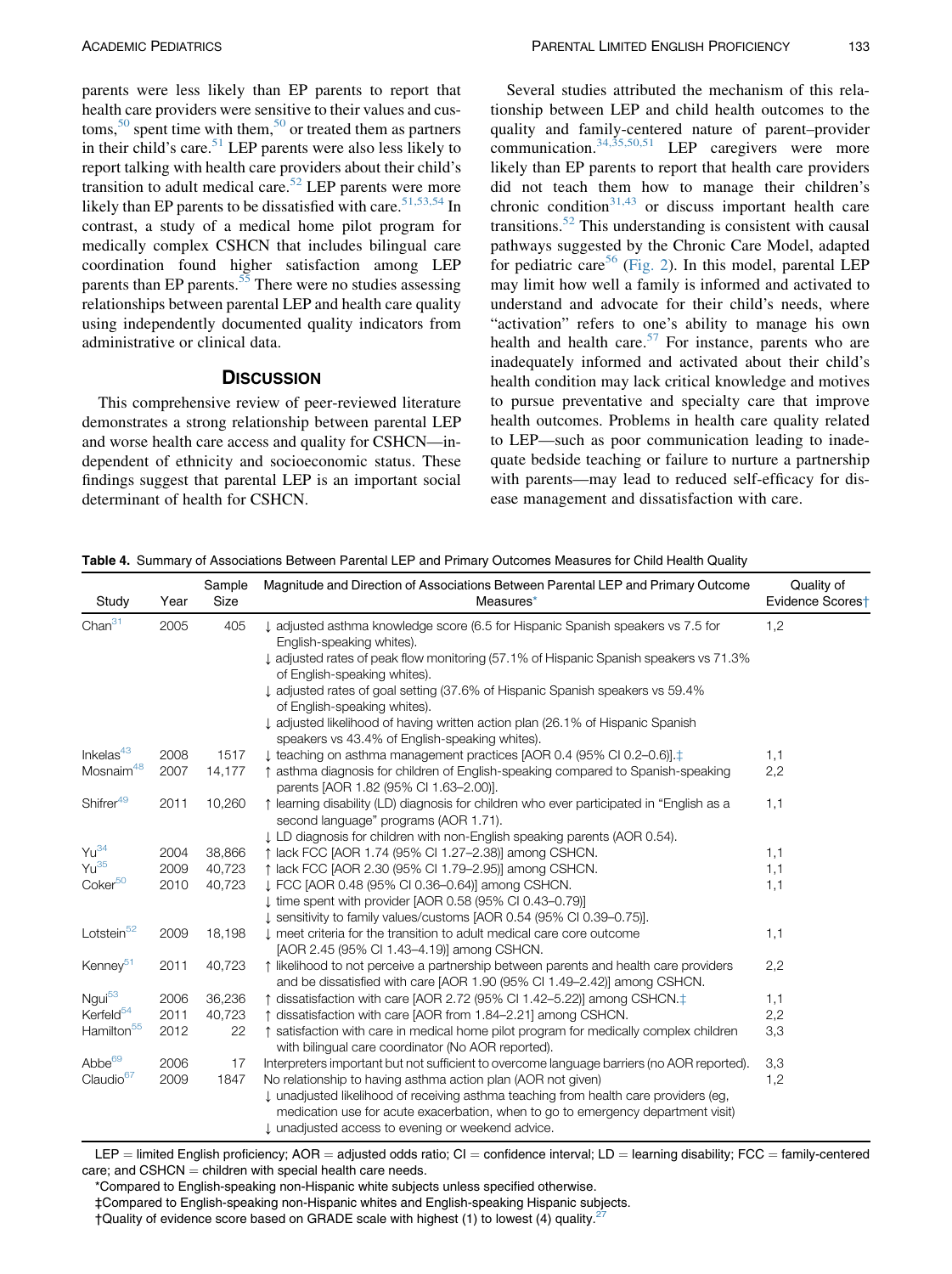<span id="page-6-0"></span>

Figure 2. Theoretical model for association between parental limited English proficiency (LEP) and health care access and quality. LEP is a risk factor that affects how well a family is informed and activated to advocate for their child's health needs. An informed and activated family is a key factor facilitating productive interactions with health care providers, leading to improved health outcomes and lower preventable health costs.<sup>65</sup> ‡Risk factors may include maternal or familial characteristics such as late/no prenatal care, maternal depression or drug use, low educational attainment, low literacy, and poverty and community factors such as geographic isolation, economic stress, and violence.

Many language-related factors may directly affect the activation of parents with CSHCN. Prior research suggests that modifiable language-related factors in health care settings include lack of skilled medical interpreters (or use of ad hoc interpreters), inadequate cultural competency of health care providers, and limited parental health liter-<br> $\frac{acc}{12,58,59}$  Families also face navigational barriers Families also face navigational barriers inherent to fragmented health care systems, such as cumbersome processes for scheduling appointments, obtaining referrals, and transitioning CSHCN across settings (eg, from inpatient to outpatient medical care or from pediatric to adult medical services). $60$  Families may lack the activation skills necessary to effectively mitigate such barriers.

As with any systematic review of cross-sectional studies of self-reported health outcomes, there are important methodological limitations to these conclusions. Although all but 2 studies adjusted for family socioeconomic status, it is possible that other unmeasured confounders that impact health behaviors, including acculturation and health literacy, may mediate the relationship between parental LEP and child health. Reverse causality is also possible. For instance, families with access barriers, such as illegal documentation status, may be more likely to have LEP than families with adequate access. Comparison across studies is limited by heterogeneity in measures of health outcomes, varying degrees of medical severity in the study samples, ethnic and language subgroups studied, and measures of LEP used (eg, level of English proficiency, preferred spoken or interview language). A gold standard construct for defining LEP—and identifying individuals most at risk for poor health outcomes related to LEP—has yet to be defined and standardized, and this is an important area for ongoing research. $61-63$  The majority of studies with large sample sizes collected data via random-digit-dial surveys, which are subject to selection bias that may undersample parents with LEP and therefore underestimate the association of parental LEP to health outcomes. Perhaps most critically, all but 2 studies utilized parent- or childreported measures of health outcomes, which are subject to recall bias. Only 1 study<sup>[55](#page-8-0)</sup> attempted to assess the effectiveness of an intervention to improve health outcomes for CSHCN with LEP parents.

With a rapidly growing population of both LEP families and CSHCN in the United States, these findings have important clinical, policy, and research implications. For health care providers of CSHCN, these findings suggest that LEP should be an important risk factor to identify when new families enter their care. For policymakers, these findings indicate that accommodations targeting LEPrelated barriers should be included in all new models of chronic disease care. For researchers and innovators, LEP should be a routine metric in all studies and a critical component of any model of parent/patient activation.

The current milieu of health care reform provides ample opportunities to reduce LEP-related health disparities. The meaningful use legislation preceding and endorsed by the Affordable Care Act (ACA) should facilitate collection of electronic data on English proficiency, race, ethnicity, sex, and disability status. Moreover, the ACA supports initiatives to increase racial and ethnic diversity in health professions and provide cultural competency training, and requires expanded use of language services and outreach by health plans to underserved communities.<sup>64</sup> Strategies to mitigate LEP-related barriers already include recruitment of a diverse, culturally competent health work-<br>force,  $^{1,2,58,60}$  enhanced access to skilled medical force, $^{1,2,58,60}$  $^{1,2,58,60}$  $^{1,2,58,60}$  enhanced access to skilled medical interpreters<sup>[2,60,65](#page-7-0)</sup> and low literacy materials,  $17,58,60$  and use of the medical home model.<sup>58</sup> There is also a growing role for electronic and mobile technologies to reduce LEPrelated barriers by improving access to medical interpretation services, health information, and care coordination through innovations such as virtual patient navigators. However, the effectiveness of such technologies to improve health outcomes for LEP families will need to be assessed to move toward best practice models.

Overall, this systematic review demonstrated that there is a lack of critical evaluation of interventions to mitigate LEP-related barriers for CSHCN. Whether there is a lack of interventions or a lack of evaluation of interventions is unclear. Development and assessment of innovative, costeffective models of care are mandated by the  $ACA^{64}$  $ACA^{64}$  $ACA^{64}$  and should include accommodations to improve health care access and quality for LEP families within integrated health systems. Key outcome measures in these assessments should include both short- and long-term health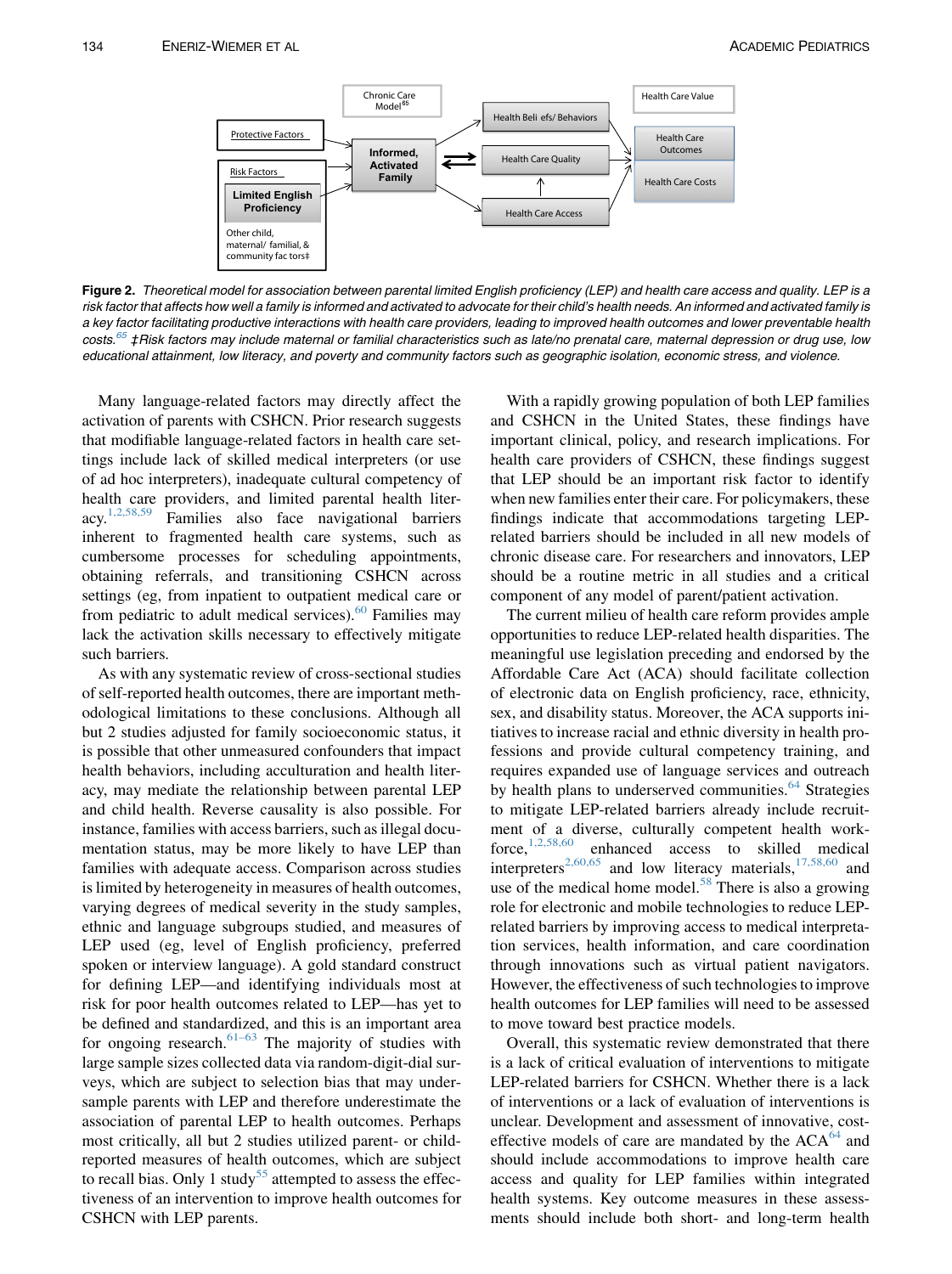<span id="page-7-0"></span>and developmental outcomes and health care costs because CSHCN account for the majority of US pediatric morbidity and costs.<sup>19,66</sup>

Addressing LEP-related child health disparities will require action on many fronts. Innovative interventions to mitigate these disparities, however, should be mindful of current evidence. As revealed by our review, the most effective interventions to improve health outcomes for CSHCN may be those that are designed to mitigate specific disparities in health care access and quality for LEP families.

#### ACKNOWLEDGMENTS

Supported in part by the HRSA Hispanic Centers of Excellence (grant D34HP16047, PI: Mendoza); the Harry Lyon Machen Fellowship, Child Health Research Institute; and Stanford CTSA (grant UL1 RR025744, PI: Eneriz-Wiemer). We thank research assistants Alina Pimental (Stanford University) and Natalia Festa, BA (Stanford University School of Medicine), for running database searches, screening retrieved articles, and assisting with data extraction and figure/table production; Christopher Stave, MLS (Stanford University School of Medicine), for assisting with development of search strategies; and C. Jason Wang, MD, PhD (Division of General Pediatrics, Center for Policy, Outcomes, and Prevention, Stanford University) for his thoughtful review.

#### SUPPLEMENTARY DATA

Supplementary data related to this article can be found online at <http://dx.doi.org/10.1016/j.acap.2013.10.003>.

#### **REFERENCES**

- 1. Institute of Medicine. [Unequal Treatment: Confronting Racial and](http://refhub.elsevier.com/S1876-2859(13)00295-7/sref1) Ethnic Disparities in Health Care[. Washington, DC: Institute of Med](http://refhub.elsevier.com/S1876-2859(13)00295-7/sref1)[icine; 2003](http://refhub.elsevier.com/S1876-2859(13)00295-7/sref1).
- 2. [Flores G, Fuentes-Afflick E, Barbot O, et al. The health of Latino chil](http://refhub.elsevier.com/S1876-2859(13)00295-7/sref2)[dren: urgent priorities, unanswered questions, and a research agenda.](http://refhub.elsevier.com/S1876-2859(13)00295-7/sref2) JAMA[. 2002;288:82–90](http://refhub.elsevier.com/S1876-2859(13)00295-7/sref2).
- 3. [Flores G, Tomany-Korman SC. Racial and ethnic disparities in med](http://refhub.elsevier.com/S1876-2859(13)00295-7/sref3)[ical and dental health, access to care, and use of services in US chil](http://refhub.elsevier.com/S1876-2859(13)00295-7/sref3)dren. Pediatrics[. 2008;121:e286–e298](http://refhub.elsevier.com/S1876-2859(13)00295-7/sref3).
- 4. [Flores G. Technical report—racial and ethnic disparities in the health](http://refhub.elsevier.com/S1876-2859(13)00295-7/sref4) [and health care of children.](http://refhub.elsevier.com/S1876-2859(13)00295-7/sref4) Pediatrics. 2010;125:e979–e1020.
- 5. [Newacheck PW, Hung YY, Wright KK. Racial and ethnic disparities](http://refhub.elsevier.com/S1876-2859(13)00295-7/sref5) [in access to care for children with special health care needs.](http://refhub.elsevier.com/S1876-2859(13)00295-7/sref5) Ambul Pediatr[. 2002;2:247–254](http://refhub.elsevier.com/S1876-2859(13)00295-7/sref5).
- 6. Ryan CL. [Language Use in the United States: 2011](http://refhub.elsevier.com/S1876-2859(13)00295-7/sref6). Washington, DC: [US Census Bureau; 2013](http://refhub.elsevier.com/S1876-2859(13)00295-7/sref6).
- 7. [Flores G, Olson L, Tomany-Korman SC. Racial and ethnic disparities](http://refhub.elsevier.com/S1876-2859(13)00295-7/sref7) [in early childhood health and health care.](http://refhub.elsevier.com/S1876-2859(13)00295-7/sref7) Pediatrics. 2005;115: [e183–e193](http://refhub.elsevier.com/S1876-2859(13)00295-7/sref7).
- 8. [Stevens GD, Seid M, Mistry R, Halfon N. Disparities in primary care](http://refhub.elsevier.com/S1876-2859(13)00295-7/sref8) [for vulnerable children: the influence of multiple risk factors.](http://refhub.elsevier.com/S1876-2859(13)00295-7/sref8) Health Serv Res[. 2006;41:507–531](http://refhub.elsevier.com/S1876-2859(13)00295-7/sref8).
- 9. [Brousseau DC, Hoffmann RG, Yauck J, et al. Disparities for Latino](http://refhub.elsevier.com/S1876-2859(13)00295-7/sref9) [children in the timely receipt of medical care.](http://refhub.elsevier.com/S1876-2859(13)00295-7/sref9) Ambul Pediatr. 2005; [5:319–325](http://refhub.elsevier.com/S1876-2859(13)00295-7/sref9).
- 10. [Raphael JL, Guadagnolo BA, Beal AC, Giardino AP. Racial and](http://refhub.elsevier.com/S1876-2859(13)00295-7/sref10) [ethnic disparities in indicators of a primary care medical home for](http://refhub.elsevier.com/S1876-2859(13)00295-7/sref10) children. Acad Pediatr[. 2009;9:221–227](http://refhub.elsevier.com/S1876-2859(13)00295-7/sref10).
- 11. [DeCamp LR, Choi H, Davis MM. Medical home disparities for Latino](http://refhub.elsevier.com/S1876-2859(13)00295-7/sref11) [children by parental language of interview.](http://refhub.elsevier.com/S1876-2859(13)00295-7/sref11) J Health Care Poor Underserved[. 2011;22:1151–1166.](http://refhub.elsevier.com/S1876-2859(13)00295-7/sref11)
- 12. [Cohen AL, Rivara F, Marcuse EK, et al. Are language barriers asso](http://refhub.elsevier.com/S1876-2859(13)00295-7/sref12)[ciated with serious medical events in hospitalized pediatric patients?](http://refhub.elsevier.com/S1876-2859(13)00295-7/sref12) Pediatrics[. 2005;116:575–579.](http://refhub.elsevier.com/S1876-2859(13)00295-7/sref12)
- 13. [Weech-Maldonado R, Morales LS, Spritzer K, et al. Racial and ethnic](http://refhub.elsevier.com/S1876-2859(13)00295-7/sref13) [differences in parents' assessments of pediatric care in Medicaid](http://refhub.elsevier.com/S1876-2859(13)00295-7/sref13) managed care. Health Serv Res[. 2001;36:575–594.](http://refhub.elsevier.com/S1876-2859(13)00295-7/sref13)
- 14. [Clemans-Cope L, Kenney G. Low income parents' reports of commu](http://refhub.elsevier.com/S1876-2859(13)00295-7/sref14)[nication problems with health care providers: effects of language and](http://refhub.elsevier.com/S1876-2859(13)00295-7/sref14) insurance. Public Health Rep[. 2007;122:206–216.](http://refhub.elsevier.com/S1876-2859(13)00295-7/sref14)
- 15. [Guerrero AD, Rodriguez MA, Flores G. Disparities in provider elic](http://refhub.elsevier.com/S1876-2859(13)00295-7/sref15)[itation of parents' developmental concerns for US children.](http://refhub.elsevier.com/S1876-2859(13)00295-7/sref15) Pediatrics[. 2011;128:901–909](http://refhub.elsevier.com/S1876-2859(13)00295-7/sref15).
- 16. [McPherson M, Arango P, Fox H, et al. A new definition of children](http://refhub.elsevier.com/S1876-2859(13)00295-7/sref16) [with special health care needs.](http://refhub.elsevier.com/S1876-2859(13)00295-7/sref16) Pediatrics. 1998;102:137–140.
- 17. [Sanders LM, Federico S, Klass P, et al. Literacy and child health: a](http://refhub.elsevier.com/S1876-2859(13)00295-7/sref17) systematic review. [Arch Pediatr Adolesc Med](http://refhub.elsevier.com/S1876-2859(13)00295-7/sref17). 2009;163:131–140.
- 18. [Cunningham PJ, Hibbard J, Gibbons CB. Raising low "patient activa](http://refhub.elsevier.com/S1876-2859(13)00295-7/sref18)[tion" rates among Hispanic immigrants may equal expanded coverage](http://refhub.elsevier.com/S1876-2859(13)00295-7/sref18) [in reducing access disparities.](http://refhub.elsevier.com/S1876-2859(13)00295-7/sref18) Health Aff (Millwood). 2011;30: [1888–1894.](http://refhub.elsevier.com/S1876-2859(13)00295-7/sref18)
- 19. [Cohen E, Kuo DZ, Agrawal R, et al. Children with medical](http://refhub.elsevier.com/S1876-2859(13)00295-7/sref19) [complexity: an emerging population for clinical and research initia](http://refhub.elsevier.com/S1876-2859(13)00295-7/sref19)tives. Pediatrics[. 2011;127:529–538.](http://refhub.elsevier.com/S1876-2859(13)00295-7/sref19)
- 20. [Lee S, Nguyen HA, Tsui J. Interview language: a proxy measure for](http://refhub.elsevier.com/S1876-2859(13)00295-7/sref20) [acculturation among Asian Americans in a population-based survey.](http://refhub.elsevier.com/S1876-2859(13)00295-7/sref20) [J Immigr Minor Health](http://refhub.elsevier.com/S1876-2859(13)00295-7/sref20). 2011;13:244–252.
- 21. [Derose KP, Baker DW. Limited English proficiency and Latinos' use](http://refhub.elsevier.com/S1876-2859(13)00295-7/sref21) [of physician services.](http://refhub.elsevier.com/S1876-2859(13)00295-7/sref21) Med Care Res Rev. 2000;57:76–91.
- 22. [Ponce NA, Hays RD, Cunningham WE. Linguistic disparities in](http://refhub.elsevier.com/S1876-2859(13)00295-7/sref22) [health care access and health status among older adults.](http://refhub.elsevier.com/S1876-2859(13)00295-7/sref22) J Gen Intern Med[. 2006;21:786–791.](http://refhub.elsevier.com/S1876-2859(13)00295-7/sref22)
- 23. [Landis JR, Koch GG. The measurement of observer agreement for](http://refhub.elsevier.com/S1876-2859(13)00295-7/sref23) categorical data. Biometrics[. 1977;33:159–174.](http://refhub.elsevier.com/S1876-2859(13)00295-7/sref23)
- 24. [Liberati A, Altman DG, Tetzlaff J, et al. The PRISMA statement for](http://refhub.elsevier.com/S1876-2859(13)00295-7/sref24) [reporting systematic reviews and meta-analyses of studies that eval](http://refhub.elsevier.com/S1876-2859(13)00295-7/sref24)[uate healthcare interventions: explanation and elaboration.](http://refhub.elsevier.com/S1876-2859(13)00295-7/sref24) BMJ. [2009;339:b2700](http://refhub.elsevier.com/S1876-2859(13)00295-7/sref24).
- 25. [von Elm E, Altman DG, Egger M, et al. The Strengthening the Re](http://refhub.elsevier.com/S1876-2859(13)00295-7/sref25)[porting of Observational Studies in Epidemiology \(STROBE\) state](http://refhub.elsevier.com/S1876-2859(13)00295-7/sref25)[ment: guidelines for reporting observational studies.](http://refhub.elsevier.com/S1876-2859(13)00295-7/sref25) Lancet. 2007; [370:1453–1457](http://refhub.elsevier.com/S1876-2859(13)00295-7/sref25).
- 26. [Sanderson S, Tatt ID, Higgins JP. Tools for assessing quality and sus](http://refhub.elsevier.com/S1876-2859(13)00295-7/sref26)[ceptibility to bias in observational studies in epidemiology: a system](http://refhub.elsevier.com/S1876-2859(13)00295-7/sref26)[atic review and annotated bibliography.](http://refhub.elsevier.com/S1876-2859(13)00295-7/sref26) Int J Epidemiol. 2007;36: [666–676.](http://refhub.elsevier.com/S1876-2859(13)00295-7/sref26)
- 27. [Guyatt GH, Oxman AD, Vist GE, et al. GRADE: an emerging](http://refhub.elsevier.com/S1876-2859(13)00295-7/sref27) [consensus on rating quality of evidence and strength of recommenda](http://refhub.elsevier.com/S1876-2859(13)00295-7/sref27)tions. BMJ[. 2008;336:924–926](http://refhub.elsevier.com/S1876-2859(13)00295-7/sref27).
- 28. [Frankovich JD, Hsu JJ, Sandborg CI. European ancestry decreases the](http://refhub.elsevier.com/S1876-2859(13)00295-7/sref28) [risk of early onset, severe lupus nephritis in a single center, multi](http://refhub.elsevier.com/S1876-2859(13)00295-7/sref28)[ethnic pediatric lupus inception cohort.](http://refhub.elsevier.com/S1876-2859(13)00295-7/sref28) Lupus. 2012;21:421–429.
- 29. [Greenfield RO, Lee AC, Tang R, Brugge D. Screening for asthma in](http://refhub.elsevier.com/S1876-2859(13)00295-7/sref29) [Cantonese-speaking immigrant children.](http://refhub.elsevier.com/S1876-2859(13)00295-7/sref29) BMC Public Health. 2005; [5:48](http://refhub.elsevier.com/S1876-2859(13)00295-7/sref29).
- 30. [Javier JR, Wise PH, Mendoza FS. The relationship of immigrant sta](http://refhub.elsevier.com/S1876-2859(13)00295-7/sref30)[tus with access, utilization, and health status for children with asthma.](http://refhub.elsevier.com/S1876-2859(13)00295-7/sref30) Ambul Pediatr[. 2007;7:421–430](http://refhub.elsevier.com/S1876-2859(13)00295-7/sref30).
- 31. [Chan KS, Keeler E, Schonlau M, et al. How do ethnicity and primary](http://refhub.elsevier.com/S1876-2859(13)00295-7/sref31) [language spoken at home affect management practices and outcomes](http://refhub.elsevier.com/S1876-2859(13)00295-7/sref31) [in children and adolescents with asthma?](http://refhub.elsevier.com/S1876-2859(13)00295-7/sref31) Arch Pediatr Adolesc Med. [2005;159:283–289](http://refhub.elsevier.com/S1876-2859(13)00295-7/sref31).
- 32. [Arif AA, Rohrer JE. The relationship between obesity, hyperglycemia](http://refhub.elsevier.com/S1876-2859(13)00295-7/sref32) [symptoms, and health-related quality of life among Hispanic and non-](http://refhub.elsevier.com/S1876-2859(13)00295-7/sref32)[Hispanic white children and adolescents.](http://refhub.elsevier.com/S1876-2859(13)00295-7/sref32) BMC Fam Pract. 2006;7:3.
- 33. [Blumberg SJ, O'Connor KS, Kenney G. Unworried parents of well](http://refhub.elsevier.com/S1876-2859(13)00295-7/sref33) [children: a look at uninsured children who reportedly do not need](http://refhub.elsevier.com/S1876-2859(13)00295-7/sref33) health insurance. Pediatrics[. 2005;116:345–351](http://refhub.elsevier.com/S1876-2859(13)00295-7/sref33).
- 34. [Yu SM, Nyman RM, Kogan MD, et al. Parent's language of interview](http://refhub.elsevier.com/S1876-2859(13)00295-7/sref34) [and access to care for children with special health care needs.](http://refhub.elsevier.com/S1876-2859(13)00295-7/sref34) Ambul Pediatr[. 2004;4:181–187](http://refhub.elsevier.com/S1876-2859(13)00295-7/sref34).
- 35. [Yu SM, Singh GK. Household language use and health care access,](http://refhub.elsevier.com/S1876-2859(13)00295-7/sref35) [unmet need, and family impact among CSHCN.](http://refhub.elsevier.com/S1876-2859(13)00295-7/sref35) Pediatrics. 2009; [124\(Suppl 4\):S414–S419](http://refhub.elsevier.com/S1876-2859(13)00295-7/sref35).